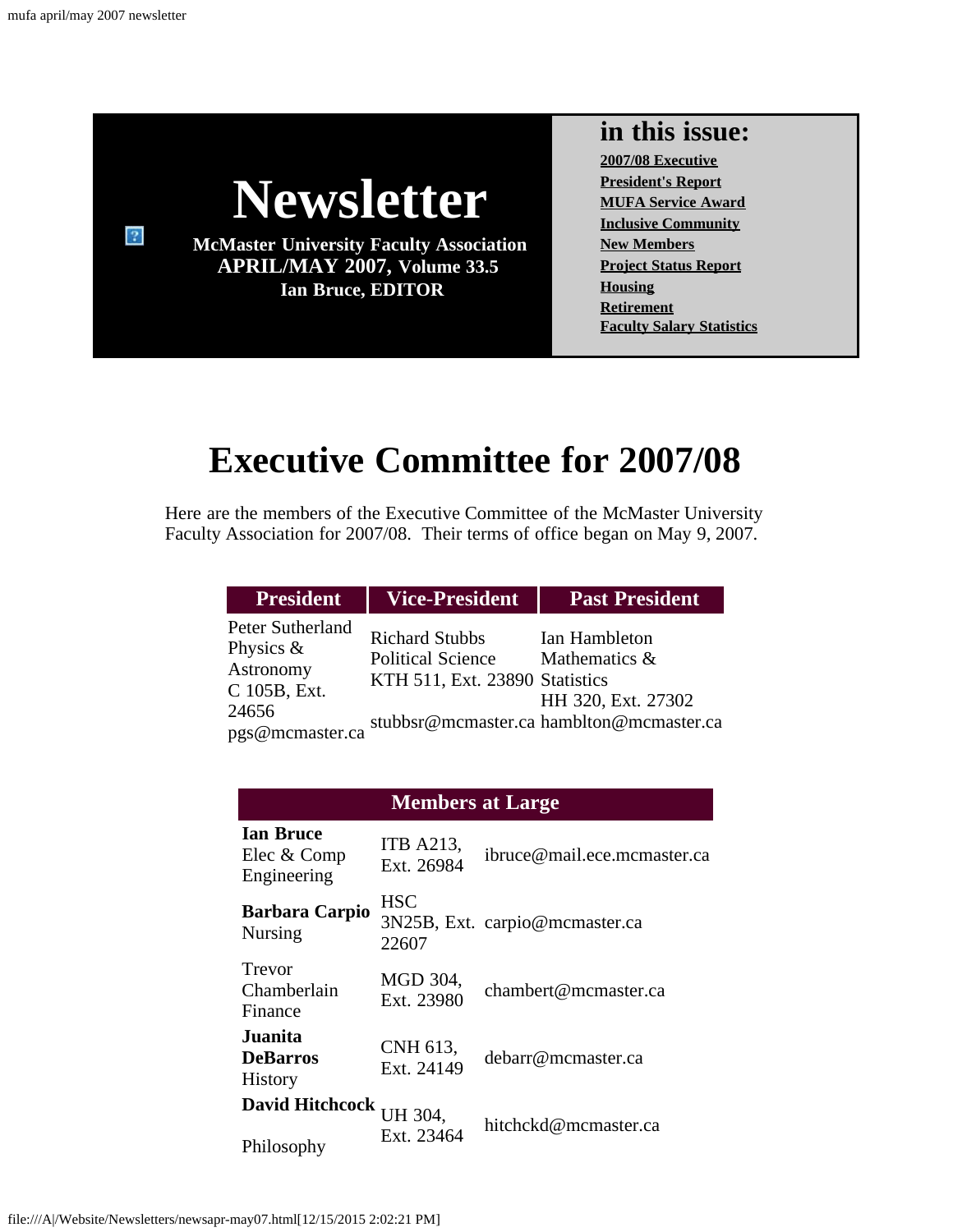| Anju Joshi<br>Health, Aging $\&$<br>Society                       | KTH 204,<br>Ext. 23242  | joshia@mcmaster.ca              |
|-------------------------------------------------------------------|-------------------------|---------------------------------|
| .Jennifer<br><b>McKinnell</b><br><b>Health Science</b><br>Library | HSC 2B17,<br>Ext. 24381 | mckinn@mcmaster.ca              |
| <b>Gianni Parise</b><br>Kinesiology                               | <b>IWC</b><br>27353     | AB119, Ext. pariseg@mcmaster.ca |
| <b>Herb Schellhorn</b><br><b>Biology</b>                          | LS 433, Ext.<br>27316   | schell@mcmaster.ca              |
| <b>Colin Seymour</b><br>Med Physics &<br><b>Appl Radiation</b>    | NRB 231,<br>Ext. 26289  | seymouc@mcmaster.ca             |

### **President's Report [delivered at the May 2, 2007 Annual General Meeting]**

<span id="page-1-0"></span>Here is my final report as MUFA President on various issues and events discussed by the MUFA Executive over the past year.

#### **1. Drug Formulary**

Last year as part of the salary settlement, we agreed with the Administration to set up a committee to study the introduction of a drug formulary. The understanding we had was that such a scheme would result in benefit cost savings, which could then be at least partially used to fund benefit improvements in areas of interest to our members. The committee was formed, with the following faculty and librarian representatives: Christopher Longo (Chair), Ken Cruikshank, Wayne Lewchuk, Olga Perkovic, Joanne Pierazzo, Herb Schellhorn, and Mike Veall. They met a number of times throughout the year and explored many aspects of this complicated issue. At this point no specific cost savings have been identified.

#### **2. CP/M Plan - revised**

A working group including Peter Sutherland and Ken Cruikshank studied the CP/M policy and recommended a number of improvements, which have now been adopted by the Executive and the Joint Committee. The faculty member's appeal process was strengthened and the breakpoint revisions arising from our last salary negotiation were included. The revised document can be found on the MUFA website in Section D of the Faculty Handbook.

#### **3. Tenure & Promotion Document - revised**

This was a major effort by a number of people, including Lorraine Allan, David Shore, Fred L. Hall, and Marilyn Parsons. The new category of Teaching Professor was introduced into the "yellow document" and the consequential changes made throughout. There are still some changes to be made to the document and associated policies. The committee hopes to have the final version ready for Senate approval in May.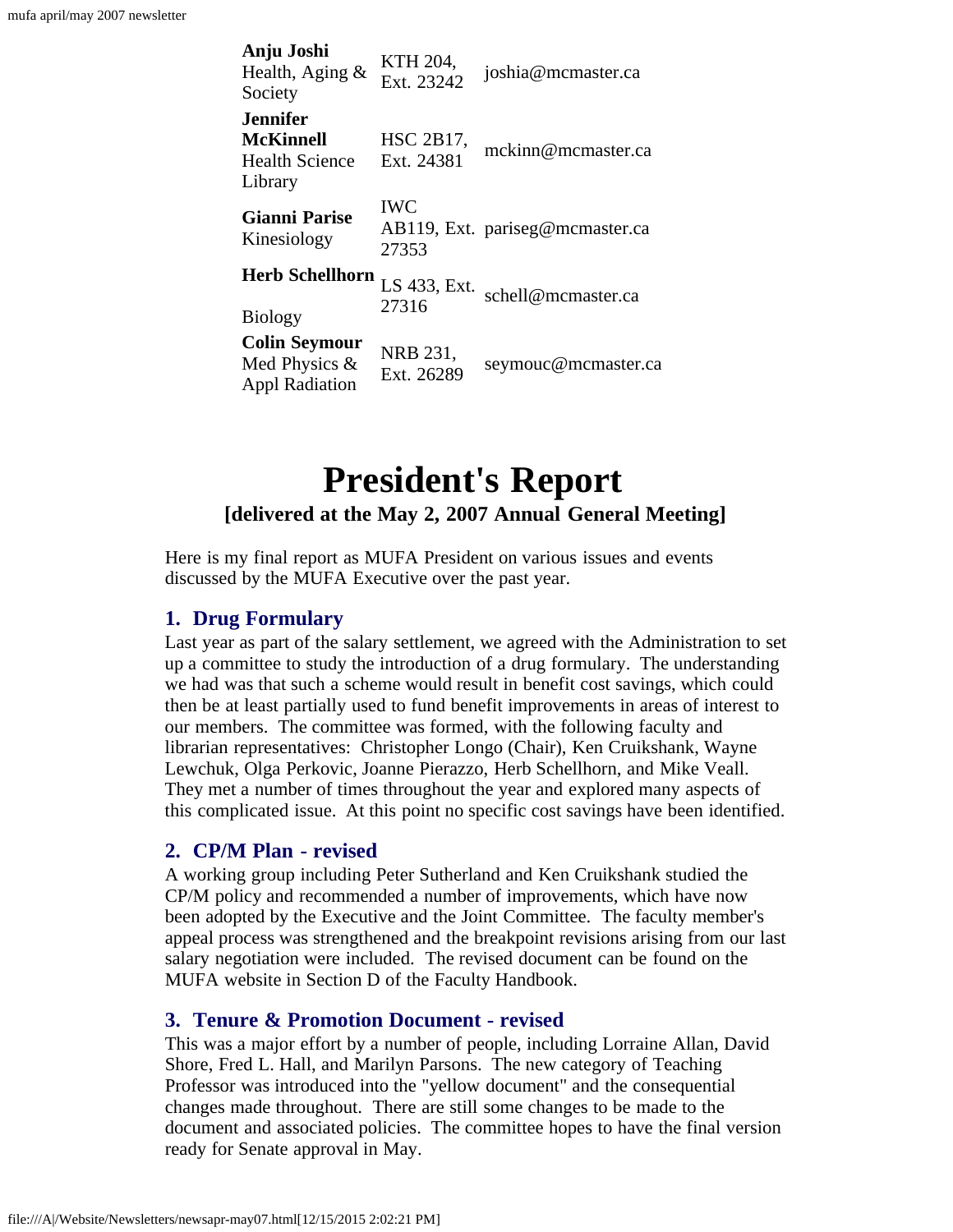#### **4. Mandatory Retirement**

The Executive and the Joint Committee considered the effect of the elimination of mandatory retirement on University policies and benefit arrangements. The document "Elimination of Mandatory Retirement: Q & A" on the MUFA website explains how benefits and pensions will work in the new environment.

#### **5. University Budget**

The University budget crisis has been an area of constant discussion and concern during this year. The Acting Provost initiated a wide-ranging process of consultation, including meetings with groups of faculty members (about 30 at a time), two meetings with all the Chairs and Directors, participation in our General Meeting of December 6, 2006, and a Town Hall meeting on March 21, 2007. In addition, I have discussed budget issues directly with the President in our monthly meetings, and the Joint Committee has received regular updates on the process. There has also been a further exchange on "g- mufagab" arising from an open letter from Richard Stubbs, and the subsequent responses. In the end, however, the responsibility for developing and implementing the budget framework rests with the President, the Acting Provost and the Finance Committee of the Board of Governors. Tomorrow I will be attending the May 3, 2007 meeting of the Board to hear the latest about budget planning.

#### **6. Pregnancy/Parental Leave Policy - Revised**

This important policy was extensively revised this year, to clarify and simplify the presentation of the options available. The revised document is on the MUFA website under "Leaves" in both the Faculty and Librarian Handbooks.

#### **7. Community Concerns (meeting with Brian McHattie)**

The Executive invited City Councillor Brian McHattie to attend one of our meetings. We discussed a number of issues and concerns relating to McMaster's role as a Westdale neighbour, including zoning laws and student housing, drinking on campus, noise and vandalism.

#### **8. Travel Policy & Procedures**

A committee was formed to look for improvements in reimbursement and accounting procedures for research and administrative travel. The faculty representative on this committee was Herb Schellhorn, who kept the Executive informed about this process. The first report of this committee was approved by the Joint Committee at its meeting of April 12, 2007. The next step will be a detailed study of how to implement the recommendations.

#### **9. Retirement Benefits**

The issue about retirement benefits mentioned in my December report was settled by the Joint Committee at its meeting of January 23, 2007. Faculty members will be entitled to continue the same benefits in retirement as were in force on the date of their retirement, apart from certain explicitly stated exclusions (e.g. dental implant coverage).

#### **10. Load Teaching Document/Teaching Day Document**

Revisions to this policy to include the new Teaching Professor category are still being considered by the Executive. When completed and approved, it will be sent to the Joint Committee.

#### **11. Campus Plan**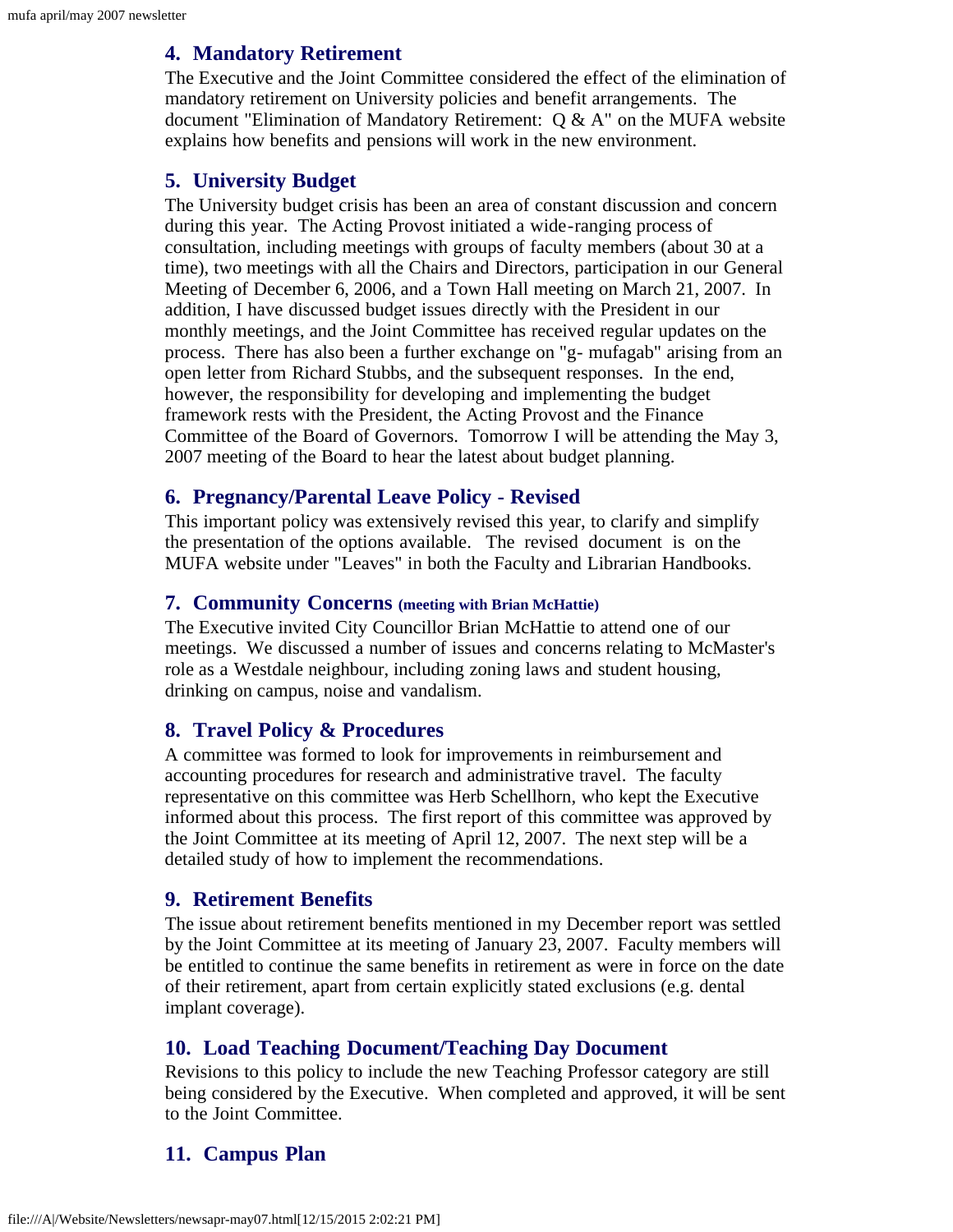Brian McCarry, chair of a committee looking into the official campus plan, participated in one of our Executive meetings. We discussed some of the community concerns (from our meeting with Brian McHattie), and the approvals process for new construction on campus.

#### **12. Librarian Joint Committee**

 $\sqrt{2}$ 

This committee has been revived and reconstituted to provide a forum for communication and policy development on issues affecting the University libraries. The Administration will be represented by the University Librarian, the Health Sciences Library Director, and a delegate named by the Provost. MUFA will be represented by two research librarians and a delegate named by the MUFA President. The committee will report to the Joint Committee.

*Ian Hambleton*

**MUFA Service Award**

<span id="page-3-0"></span>Following MUFA's Annual General Meeting, a special reception was held in honour of the recipient of the MUFA Faculty/Librarian Award for Outstanding Service. The award was presented to Henry Jacek in recognition of his outstanding contributions to the University. The selection committee, chaired by Past President Betty Ann Levy, included student Azim Kasmani, staff representative Anne-Marie Kniehl, librarian Linda Michtics, and faculty member Ken Cruikshank. Dr. Levy read the following citation on behalf of the selection committee.

#### In choosing **HENRY (HANK)**

**JACEK**, the Committee recognizes his enormous contributions, both inside McMaster and externally in the community, province and country, that have greatly enhanced the reputation of McMaster.

Hank has served McMaster in many ways. To list a few, he has served on Senate and the Senate Appointments Committee; been Chair of the Budget Committee; served on the University Planning Committee and the University Capital Priorities Committee; served as Chair of the Department of Political Science, as President and Chair of the Board of Directors of the McMaster Savings and Credit Union, and as Vice-President, President, and Past President of the Faculty Association.

 $|2|$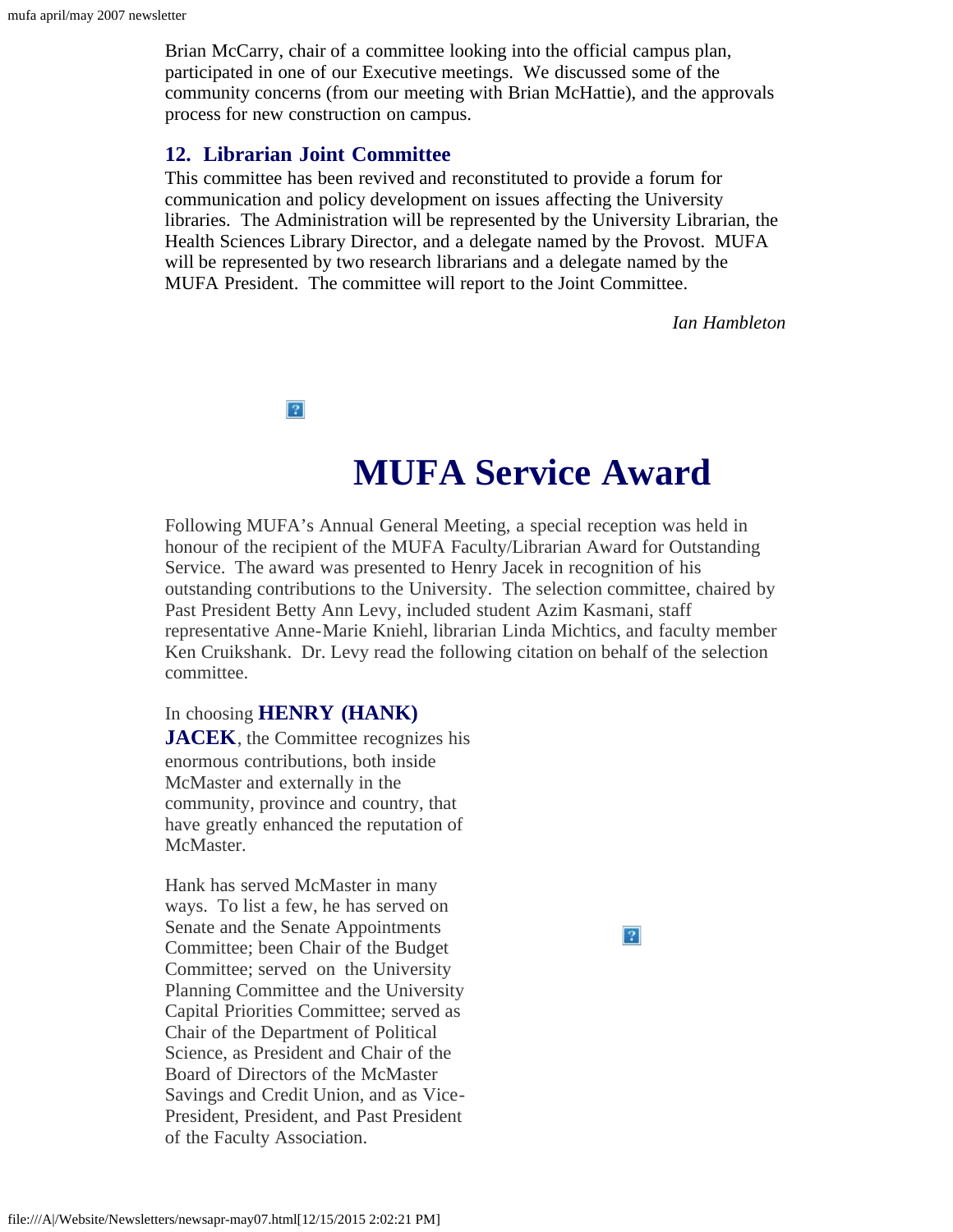His provincial and national contributions include service as Vice-President and President of the Ontario Confederation of University Faculty Associations (OCUFA), and as a member of the Board of Directors of the Canadian Association of University Teachers (CAUT). Since 2004, Hank has been Director of the Ontario Legislative Internship Program. Hank takes great pride in his students and acts as a mentor to them while in the Program and after they have left. On the local scene, Hank has provided leadership to the United Way campaign and the Dundas Heritage Association. For his discipline, Hank has served on the Board of Directors of the Canadian Political Science Association and has acted as Chair of the Ontario Graduate Scholarship (OGS) committee for Political Science.

Finally, Hank has long been one of our main "media spokespersons" on political issues. His work has greatly enhanced the reputation of McMaster University.

## <span id="page-4-0"></span>**Creating and Nurturing an Inclusive Community at McMaster**

Administrators, faculty, staff and students are at an important crossroad at McMaster as we collectively strive to enact the stated objectives contained in Redefining Directions. Within that important document, the third central guiding objective is "building an inclusive community with a shared purpose". At the same time as we begin to implement the new directions, we are in the position of replacing or renewing the Provost, VP Research, AVP Academic and AVP Student Affairs. How can we ensure the selection and appointment of leaders who understand the complexity of "inclusiveness" in the academic community that is McMaster? What does it take to create an inclusive community?

> The range of what we think and do is limited by what we fail to notice. And because we fail to notice there is little we can do to change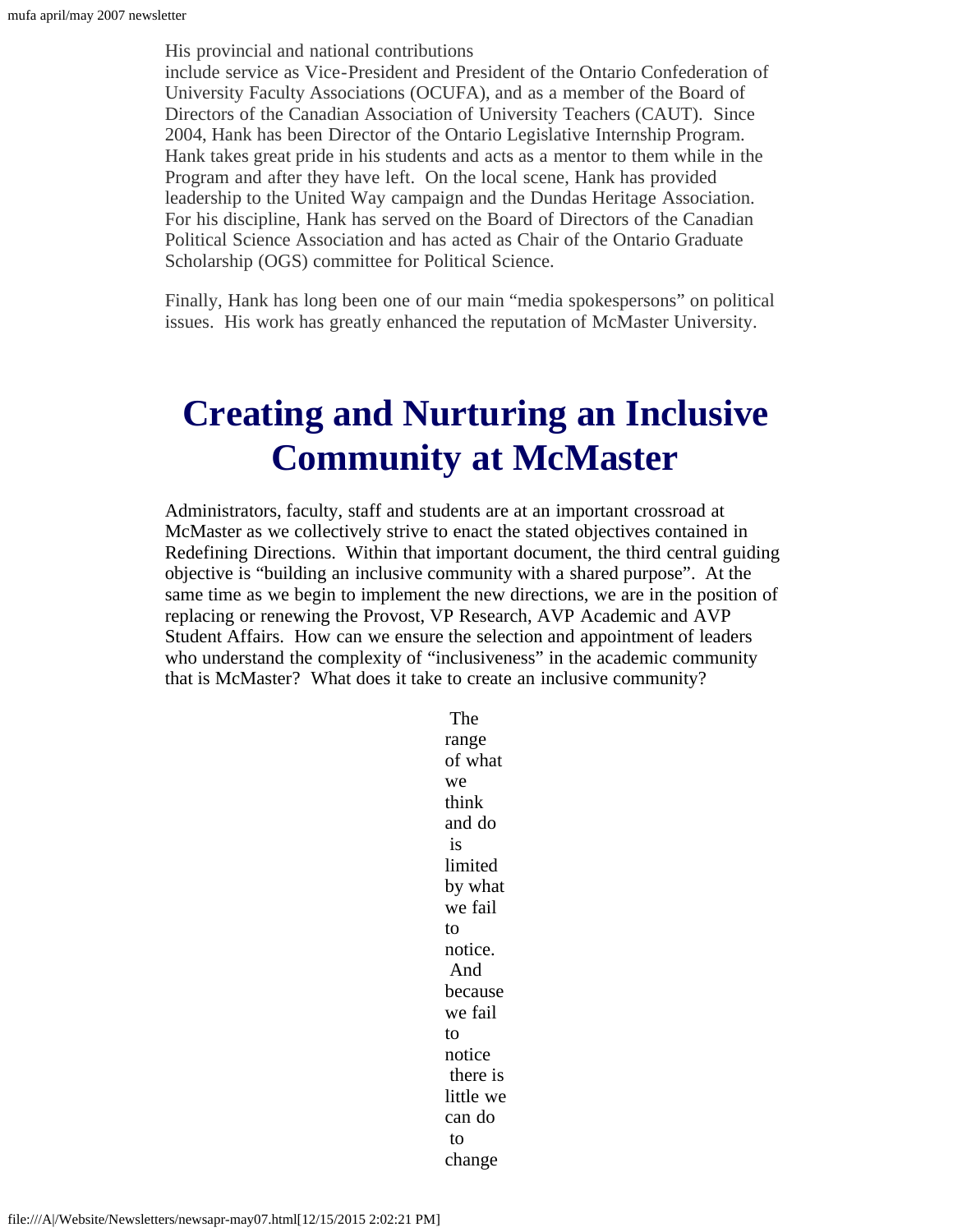until we notice how failing to notice shapes our thoughts and deeds.

> R.D. Laing

The reactions to the recent demonstration by women wearing head scarves on campus have illustrated, once again, the thinness of the veneer of acceptance we have of people who are perceived to be "different". This most recent incident of intolerance can be reframed as a time of opportunity as the University builds a leadership team who are truly representative of (and responsive to) the growing diversity of our community, our student body, and our faculty and staff.

Faculty renewal has also received recent attention, and initiatives such as the faculty retirement incentive program likewise provide opportunities for true change toward our objective of creating a tolerant and accepting a community of discourse and scholarly work.

MUFA is a key player in policy development and implementation on campus, and as such should be sensitive and responsive to diversity, and ultimately reflect that diversity. We therefore urge our colleagues and representatives on the selection and renewal committees to take this opportunity to broaden the diversity in leadership.

> *Barbara Carpio, MUFA Human Rights Chair (2006/07) Juanita DeBarros, MUFA Human Rights Chair (2007/08)*

#### $|2\rangle$ **Revenue Canada Max**

The enlarged Revenue Canada maxima were in obscure places in the 2003 and 2005 federal budgets. The maximum used to be \$1722 for many years. It is now being increased each year. For anyone who retired in 2006, the maximum was \$2111, and this is the number that appeared in everyone's pension statement that referred to June 2006. The relevant schedule for what the maximum will be in the future is:

> retirement on any date in 2007 — \$2222 retirement on any date in 2008 — \$2333 retirement on any date in 2009 — \$2444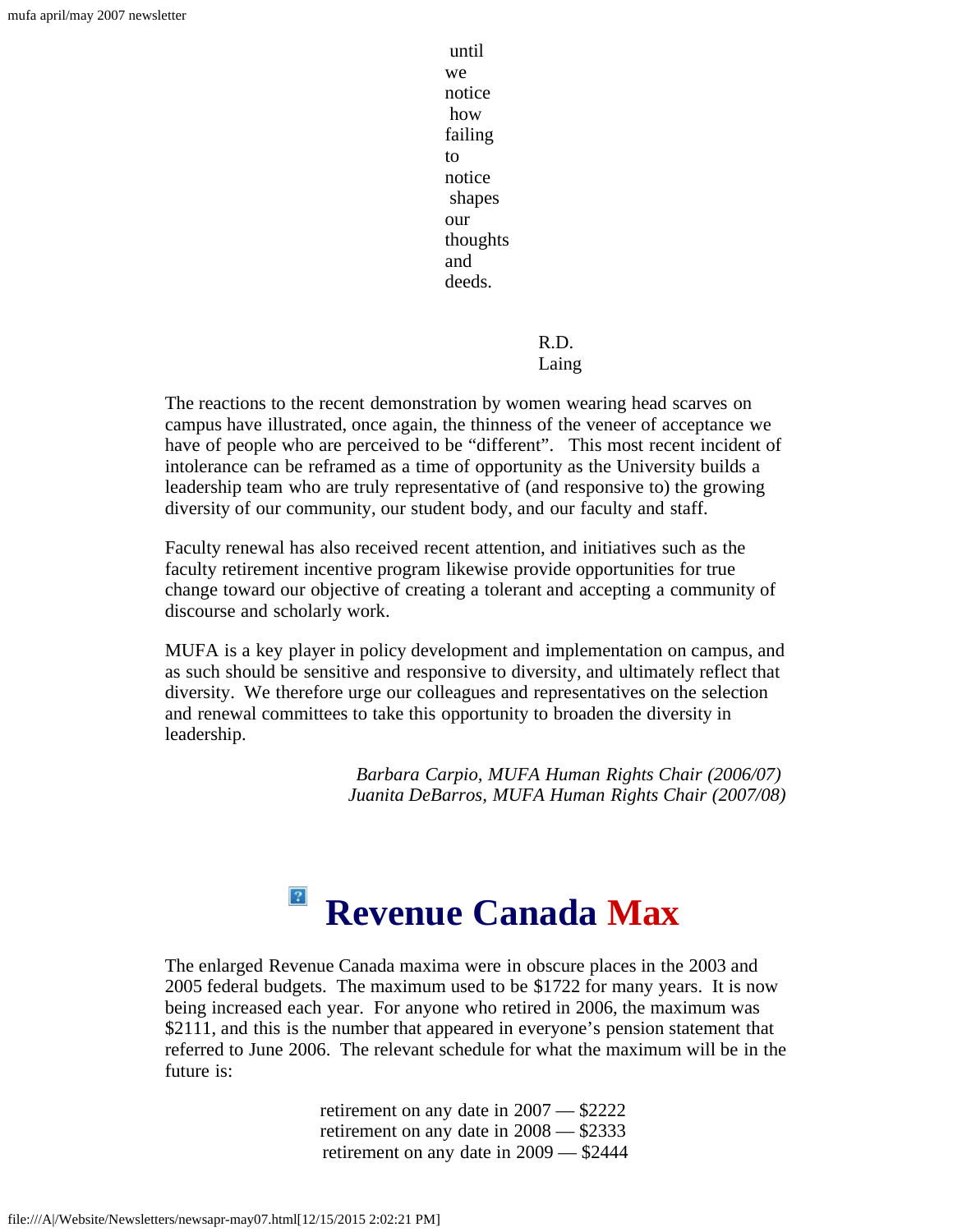For retirement in years 2010 and later, this maximum number will be "indexed" to some reference wage, but (so far) the government has not been more explicit than this vague statement.

It is important to remember that these figures are relevant only if an individual's calculations with the standard McMaster formula is constrained by the Revenue Canada maximum on defined benefit pensions.

*William Scarth Professor of Economics [For those who are new to the pension "maximum" issue, you might want to check out [http://www.mcmaster.ca/mufa/ newsFeb-Mar03.html](http://www.mcmaster.ca/mufa/newsFeb-Mar03.html) for an introduction. Ed.]*



### **Welcome New Members**

<span id="page-6-0"></span>

| <b>Richard Deaves</b><br>Sorina<br><b>Dumitrescu</b>                                                           | <b>Finance &amp; Business Economics</b><br><b>Electrical &amp; Computer Engineering</b>                                                                               |
|----------------------------------------------------------------------------------------------------------------|-----------------------------------------------------------------------------------------------------------------------------------------------------------------------|
| <b>Wael El-</b><br>Dakhakhni<br><b>Kathy</b><br><b>Georgiades</b><br><b>Ari Shali</b><br><b>Bronwen Thomas</b> | <b>Civil Engineering</b><br><b>Psychiatry &amp; Behavioural</b><br><b>Neurosciences</b><br><b>Pathology &amp; Molecular Medicine</b><br><b>Rehabilitation Science</b> |

#### University Club Exhibit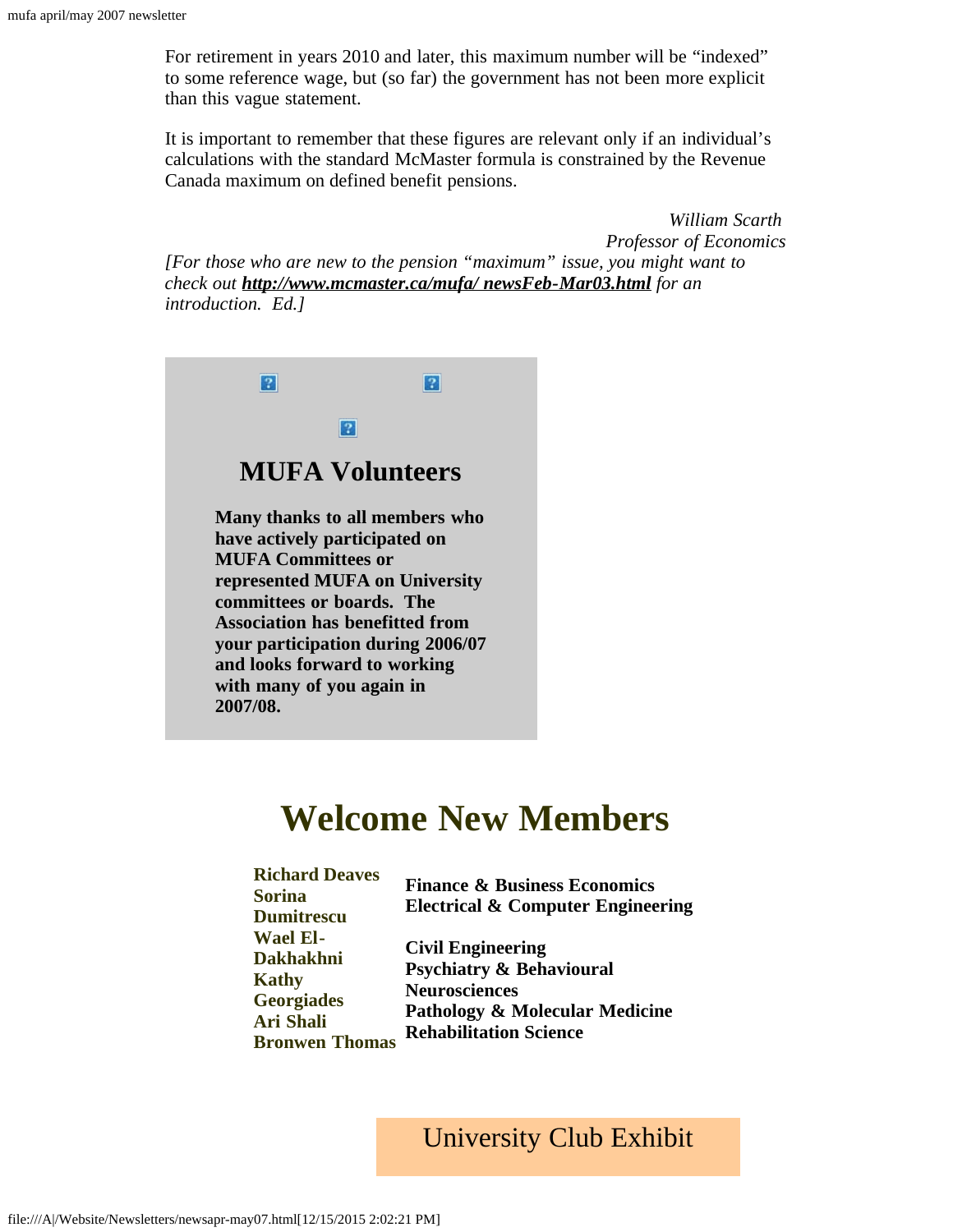$\boxed{2}$ 

**Toronto-based artist Sally Glanville will be exhibiting three major groups of her work beginning Saturday, April 28, and continuing through the Canada Day weekend, July 1. Sally is known in the Hamilton/Dundas area as an artist, printmaker and educator. She will be exhibiting her latest pieces which she thinks of as a form of "printmaking". They are photo-montage pieces created by layering both photographic and drawn elements. In addition there will be gouache paintings of exotic birds and finally costume drawings inspired by famous actors in famous movie roles.**

 $|2|$ 

#### <span id="page-7-0"></span>**[Project Status Reports](file:///A|/Website/Newsletters/projectApril07.pdf)**

 $\boxed{?}$ 

# <span id="page-7-1"></span>**Housing**

One bedroom, bright, furnished, quiet, private entry apartment in home of retired academic. Garage parking. Country setting. Campus 15 minutes by car, 30 minutes by bicycle on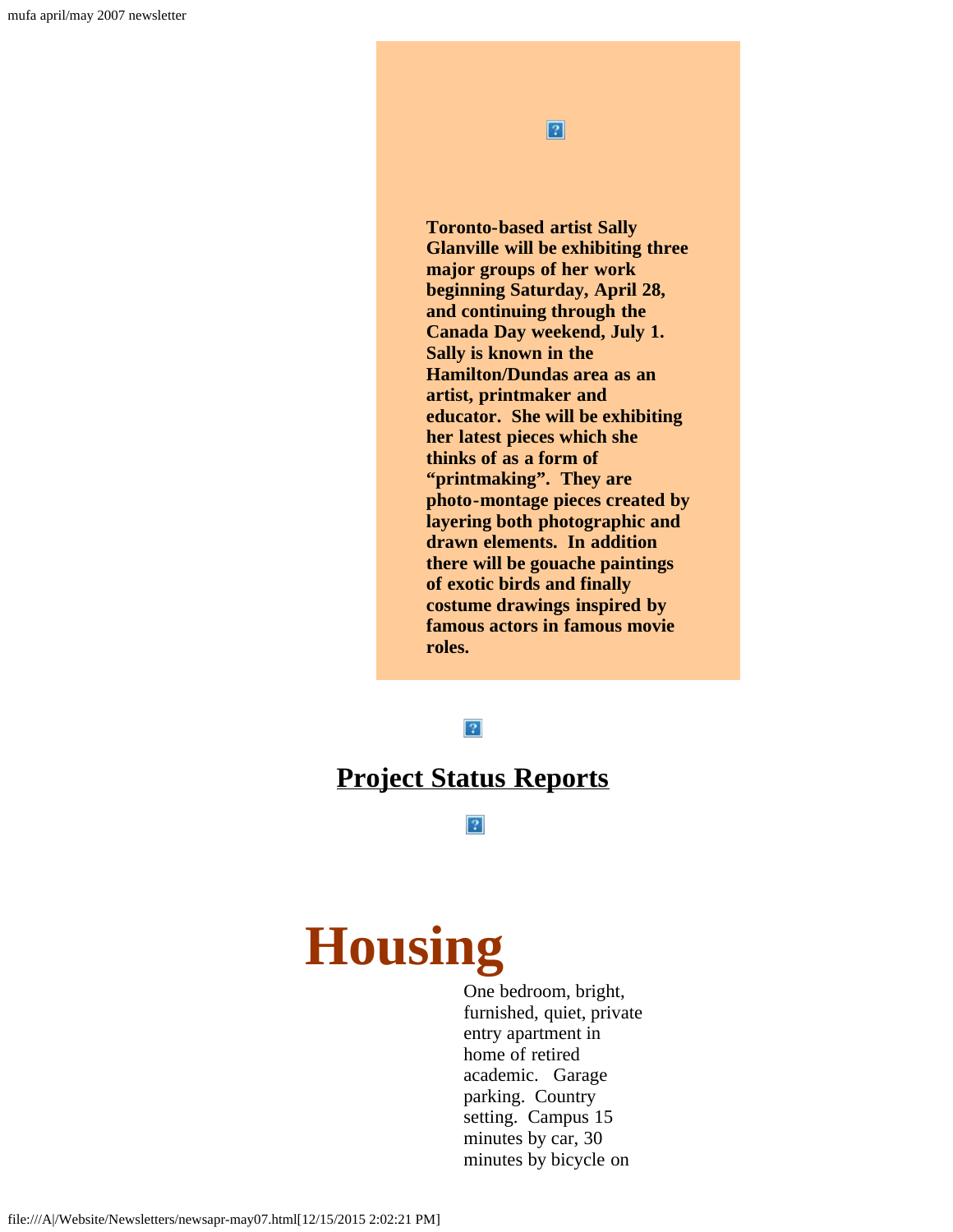adjacent trail. Suits single grad student, post-doc, or junior faculty. No pets. No smoking. \$750 monthly all inclusive; minimum lease 1 year; renewal/extension negotiable. Available September 1, 2007. Contact: beattiec@mcmaster.ca

 $|2|$ 

# <span id="page-8-0"></span> **Be Prepared for RETIRING**

Electronic Mail Accounts: It is agreed that provision of e-mail computer accounts for retired faculty members is to be treated similarly to the provision of mail boxes or library cards. All retired faculty should have access to an e-mail account on the same terms as active faculty. Like the mail box or library card, the e-mail account is to be used for University or academic business. The account may be accessed from University computers or by modem. In the latter case, if the retired faculty member wishes a fee modem account, this is also available and can be arranged (for example, through the purchase of vouchers at the Bookstore or by provision of a research account number).

Given past experience with illegitimate use of computer accounts by "hackers", it is recognized that for management purposes it might be necessary to require retired faculty to renew the e-mail computer account from time to time, or for CIS to remove accounts that are inactive over a long period of time.

This policy shall be reviewed no later than five years after its implementation.

*Re-endorsed by Joint Committee May 29, 2001*

Termination Option: During the fall of 1996, the Joint Committee recommended and the President agreed that those faculty who at the time of retirement elect the Pension Plan's Termination Option, should continue to qualify for the normal retirement benefits.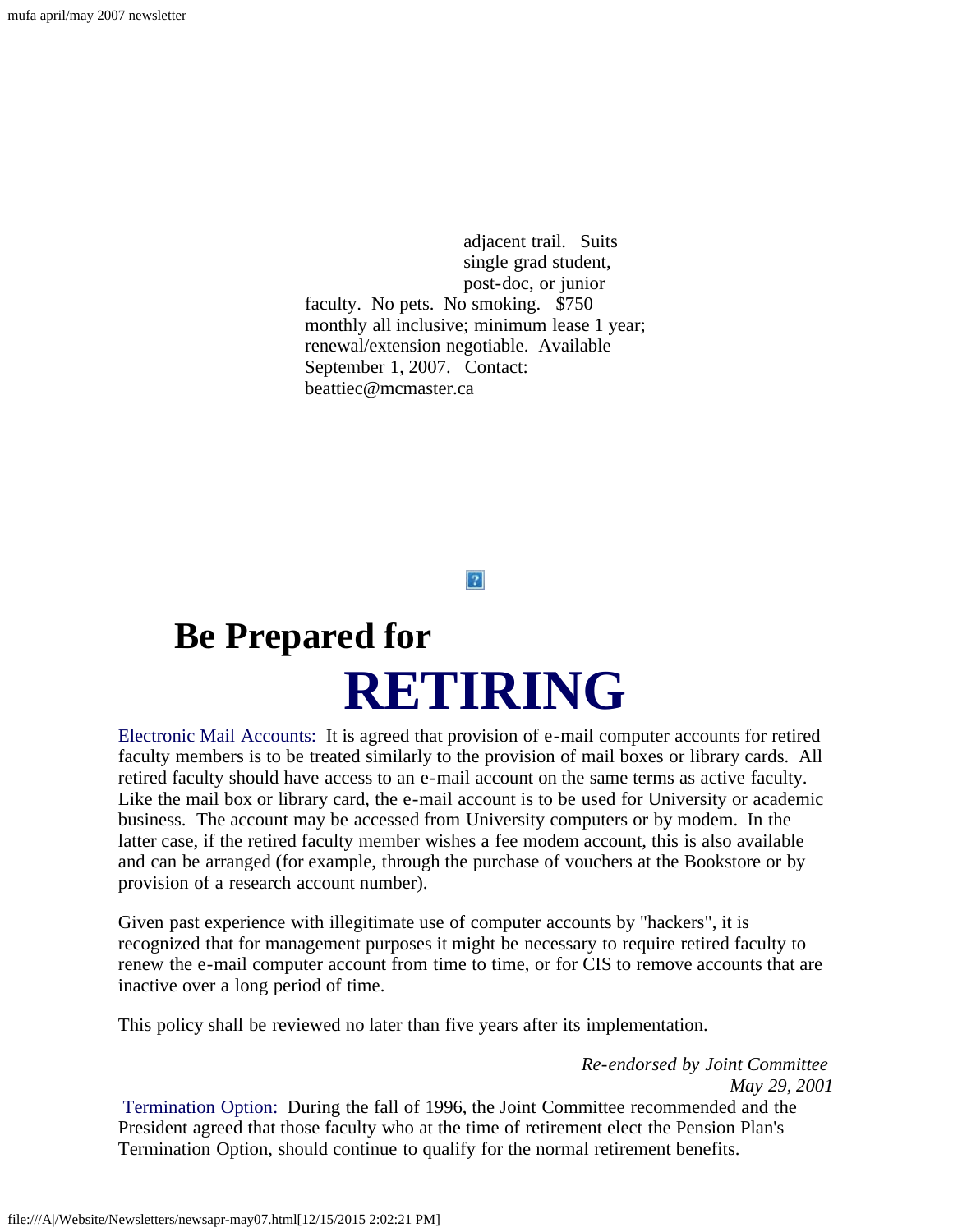Major Medical & Dental Benefits: Continuation of benefits which were in effect prior to retirement (some exceptions apply), for retiree, spouse and eligible children. Out-of-Province/Out-of-Country-Coverage is reduced to \$10,000/ lifetime. It is recommended that you obtain extra travel insurance every time you travel out of Ontario or Canada. You will be receiving a booklet from Human Resources which explains the benefits which are supplied by Sun Life. The booklet is also available on the web (from the McMaster Home Page: click on "Working at McMaster A-Z"; click on "R"; click on "Retirement Support Services"; click on "McMaster Retirees & Retiree Benefit Plans"; click on "Retiree Benefit Plans" and voilà).

Life Insurance: At normal retirement age (65 years) you will be provided with a paid up policy of \$5,000. If you wish to convert your insurance to a private insurance plan, you must apply within one month of your retirement date. Please contact Human Resources for more information.

If you take early retirement, you are able to keep your current coverage (Grandfathered Plan) or the basic plan of 175% of salary (maximum salary \$100,000) by paying the full premium which is based on age factors, gender and smoking vs non-smoking. At age 65, however, the policy will be reduced to the Paid Up policy of \$5,000.

#### Parking:

1. Faculty and Staff who have retired but have a post-retirement appointment for which they receive remuneration from the University shall pay for parking (effective July 1, 1992).

2. Faculty and staff who have retired on or before June 30, 1992 shall continue to receive free parking; in the case of those who are under 65 the free parking shall be provided on West Campus. Any who have already reached 65 and are parking on West Campus should receive a Central Campus sticker immediately.

3. Faculty and staff who retire after June 30, 1992 may obtain a permit which allows (i) free parking on West Campus at all times and (ii) free parking on Central Campus for the period May to August and after 12:30 p.m. on days when classes are held between September and April; alternatively such individuals may purchase, at the Central Campus rate for eight months, a permit for Central Campus.

> *Approved by Joint Committee December 3, 1991*

#### Notice: to Retirees with Restricted Retiree Parking Permits

#### **(1) HOURLY PARKING**

We are pleased to inform you that the automation of the kiosks has given us an opportunity to set up 1, 2 and 3 hour blocks of parking for retirees holding restricted retiree permits that become valid at 12:30 p.m. Retirees who wish to park on central campus prior to 12:30 p.m. may purchase parking for the duration of time prior to 12:30 p.m. only. The above issued permits must be displayed with a restricted retiree permit, which takes effect at 12:30 pm.

#### (**2) CENTRAL CAMPUS PARKING**

Eight month central campus parking permits are available for purchase at the Parking Office at the regular permit fee.

Retiree permits are for the sole use of the retiree and are not transferrable to family members.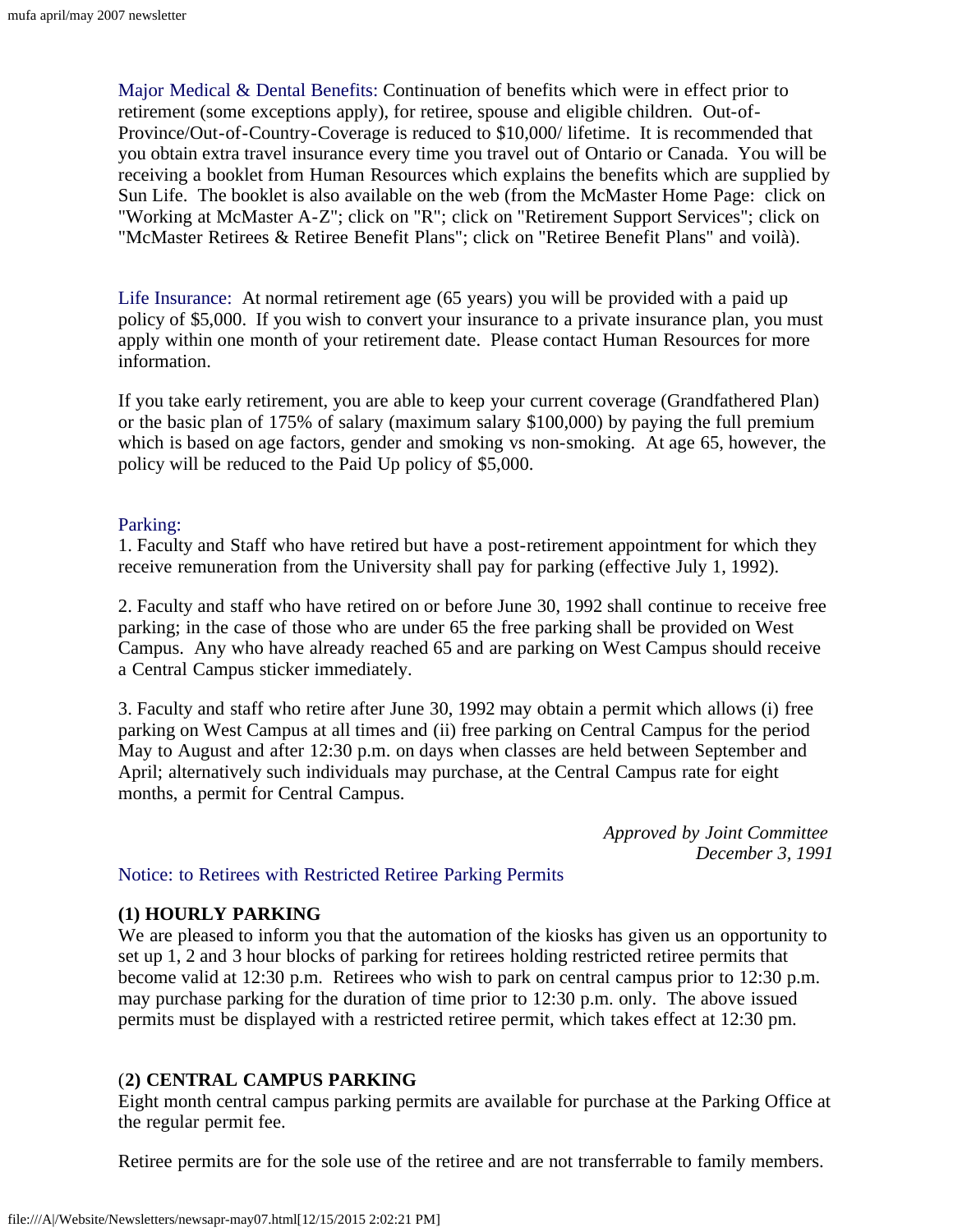Please contact the Parking & Transit Services office, CUC 102, at 24921 or e-mail: parking@ mcmaster.ca. For up-to-date information and rates, visit their web site at http://parking.mcmaster.ca.

Recreational Facilities: Anyone who retired prior to 1999 will continue to receive free membership at the Ivor Wynne Centre. Those who retired in 1999 may apply for membership at one-half price. All retirees after 1999 are eligible for membership in the Ivor Wynne Centre at a rate that will be prescribed annually and approved by the Board of Governors. Approved by Joint Committee

June 21, 1999

CAUT Services: Individuals who were eligible for membership in CAUT through MUFA before retirement, are eligible for membership as CAUT retirees. Individual retired members may join CAUT as Retired Associate Members for an annual fee of \$30. For this fee they receive a subscription to the CAUT Bulletin, and may join a number of group plans offered for Life Insurance, Personal Accident Insurance, Family Life Insurance, Professional Property Insurance, Group Home Insurance, Travel Insurance, and other financial services. Retired members can also hold office and serve on CAUT committees. For more information, contact the MUFA Office (mufa@mcmaster.ca; Ext. 24682).

## [Faculty Salary Statistics](file:///A|/Website/Newsletters/Salary Statistics 2006.pdf) [2006/07](file:///A|/Website/Newsletters/Salary Statistics 2006.pdf)

<span id="page-10-0"></span>**Now that the school year is almost done, it's probably time to start thinking about some "You time". Well, at Travel CUTS we think "You time" should be unforgettable and so we've listed some incredible experiences just for you!!!**

**DISCOVER EGYPT- \$752.00.**

**Departs 17 June on a 15 day trip. Cairo, sailing on the Nile, and the Valley of the Kings…all in one trip!!**

**CLASSIC VIETNAM- \$636.00 Departs 11 June on a 10 day trip. Travel the length of Vietnam from Ho Chi Minh to Hanoi**

**TRIBAL THAILAND- \$540.00 Departs 15 July on a 15 days trip. Bangkok, Chang Mai and a hilltribe trek….**

**CHOQUEQUIRAO TREK- \$675.00**

**Departs 17 June on a 9 day trip. Lima, Cuzco and a trek in the breathtaking Andes**